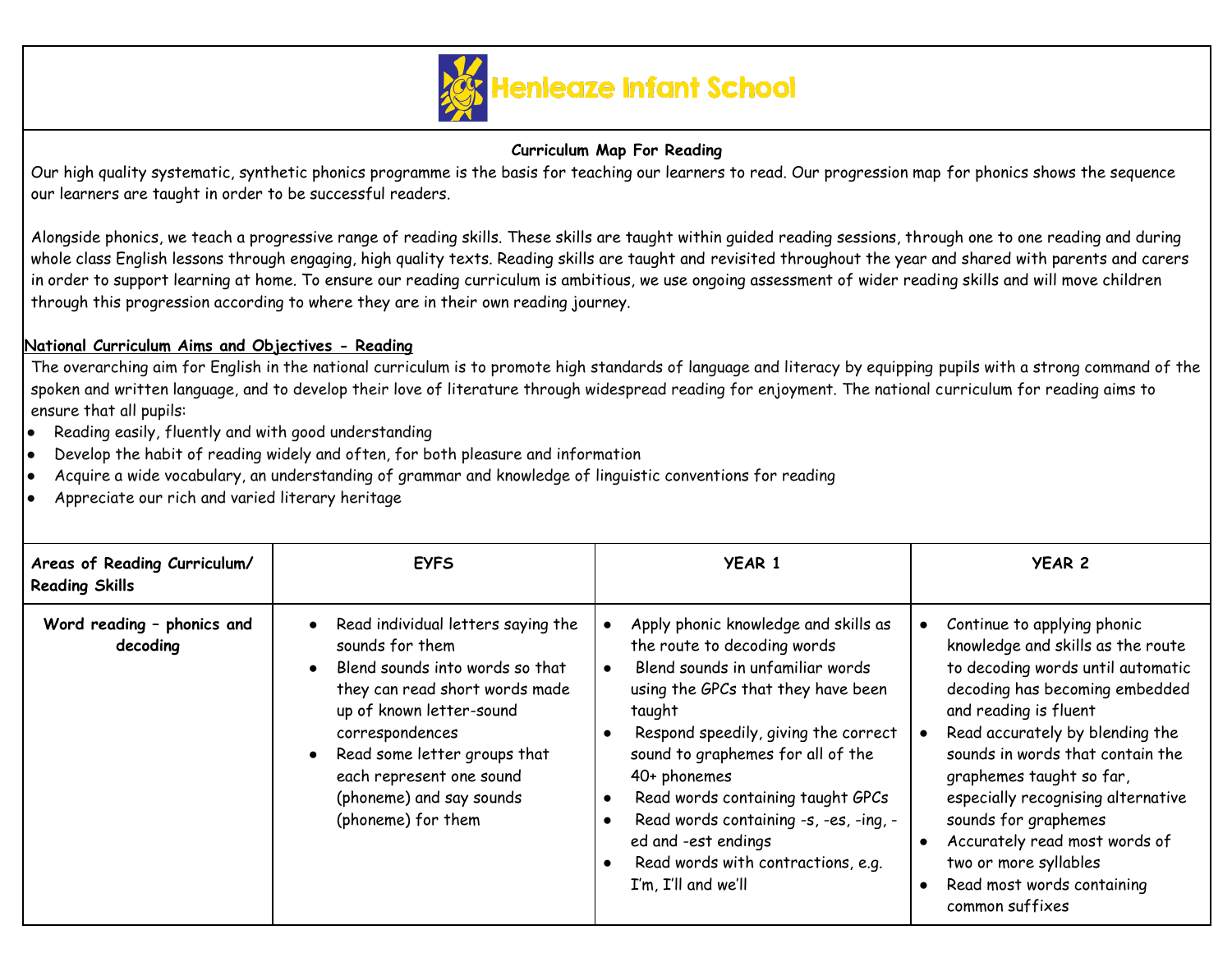| Word reading - common<br>exception words                               | Read a few common exception<br>$\bullet$<br>words matched to our school's<br>phonic programme                                                                                                                                                                                                         | Read Y1 common exception<br>$\bullet$<br>words, noting unusual<br>correspondences between<br>spelling and sound and where<br>these occur in words                                                                                                   | Read Y1 and Y2 common exception<br>$\bullet$<br>words, noting unusual<br>correspondences between the<br>spelling and sound and where these<br>occur in the word                                                                                                                                                                                                          |
|------------------------------------------------------------------------|-------------------------------------------------------------------------------------------------------------------------------------------------------------------------------------------------------------------------------------------------------------------------------------------------------|-----------------------------------------------------------------------------------------------------------------------------------------------------------------------------------------------------------------------------------------------------|--------------------------------------------------------------------------------------------------------------------------------------------------------------------------------------------------------------------------------------------------------------------------------------------------------------------------------------------------------------------------|
| Word reading - fluency                                                 | Read simple phrases and<br>$\bullet$<br>sentences made up of words with<br>known letter-sound<br>correspondences, and where<br>necessary, a few common<br>exception words<br>Re-read books to build up their<br>confidence in word reading, their<br>fluency and their understanding<br>and enjoyment | Accurately read texts that are<br>consistent with their developing<br>phonic knowledge, that do not<br>require them to use other strategies<br>to work out words<br>Re-read texts to build up fluency,<br>confidence and prosody in word<br>reading | Read aloud books (closely<br>matched to their improving<br>phonic knowledge), sounding<br>out unfamiliar words<br>accurately, automatically and<br>without undue hesitation<br>Re-read texts to build up<br>$\bullet$<br>fluency, confidence and<br>prosody in word reading<br>Read words accurately and<br>$\bullet$<br>fluently without overt sounding<br>and blending |
| Comprehension -understanding<br>and correcting inaccuracies            | Segment and blend words<br>$\bullet$<br>accurately (with adult support in<br>self-correcting).<br>Gain increased awareness of new<br>vocabulary to be able to make<br>meaning of words they read                                                                                                      | • Check that a text makes sense to<br>them as they read, self-correcting                                                                                                                                                                            | Show understanding by drawing on<br>$\bullet$<br>what they already know or on<br>background information and<br>vocabulary provided by the<br>teacher<br>checking that the text makes<br>$\bullet$<br>sense to them as they read,<br>correcting inaccurate reading                                                                                                        |
| Comprehension - comparing,<br>contrasting, commenting and<br>inferring | Engage in story times<br>Listen to and talk about stories to<br>build familiarity and<br>understanding<br>Retell the story, once they have<br>developed a deep familiarity with<br>the text, some as exact repetition                                                                                 | Listen to and discuss a wide<br>$\bullet$<br>range of fiction, non-fiction and<br>poetry at a level beyond that at<br>which they can read<br>independently                                                                                          | Participate in discussions about<br>$\bullet$<br>books, poems and other works that<br>are read to them (at a level beyond<br>at which they can reading<br>independently) and those that they<br>can read for themselves,                                                                                                                                                 |